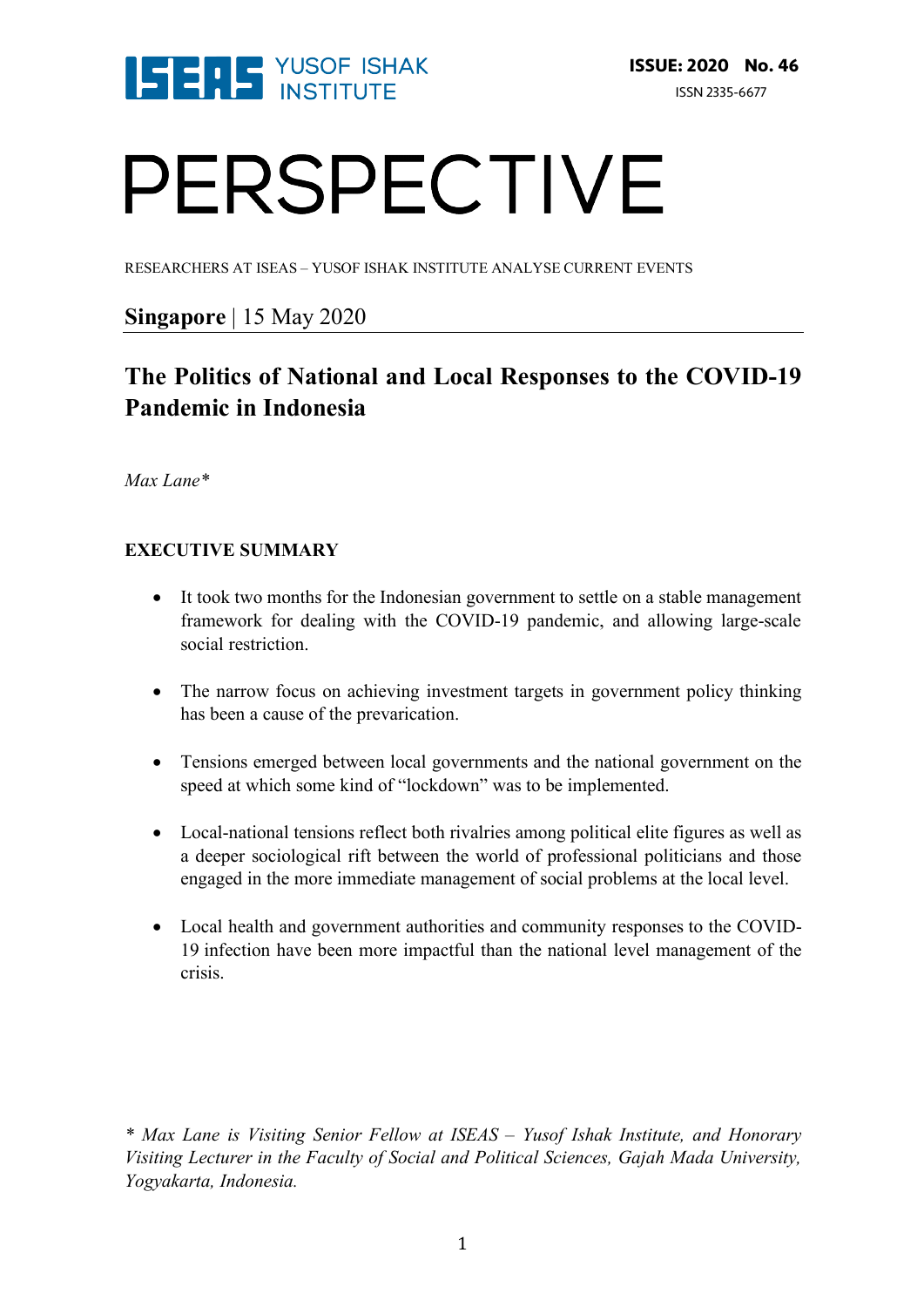

#### **INTRODUCTION**

On March 31, President Joko Widodo issued Government Regulation No 21/2020 allowing Large Scale Social Restriction (Pembatasan Sosial Berskala Besar – PSBB) aimed at limiting the spread of  $COVID-19<sup>1</sup>$ . The event marked the beginning of a relatively stable approach to the national government's management of the pandemic in Indonesia, coming after 3 months of prevarication. During that period, there had been signs of positive local government and community responses.

News reports on the emergence of the virus appeared in the Indonesia media during the last week of January 2020. The Indonesian Ministry of Health declared on February 4 that the virus had the potential to become an epidemic.2 On February 28, the Disaster Management Agency issued a Declaration of Special Emergency Situation of COVID-19 Epidemic Disaster in Indonesia. The first official confirmation of a COVID-19 patient was on February 29, in Jakarta, after a misdiagnosis on February 16.3

On March 13, President Widodo established a Task Force for Rapid Response to COVID-19. On March 20, the Ministry of Communication and Information sent a letter to local governments providing information on the nature of the virus's transmission. On March 24, village administrations were informed that they could use nationally-allocated funds for village development for activities associated with managing the pandemic in their communities instead. With the issuance of the abovementioned regulation on March 31,<sup>4</sup> provincial governments had to seek permission from the Ministry of Health to implement PSBB. Provinces, however, were not allowed to quarantine their province as a whole, although travellers from one province travelling to another are to remain in voluntary selfisolation for  $14 \text{ days}$ .<sup>5</sup>

It took a full two months for any strategic national policy decisions regarding how the government and society would manage the epidemic<sup>6</sup> to occur, and even then, it was left to Provincial Governors to request for permission to implement PSBB. As of April 21, 20 cities and residencies<sup>7</sup> (kabupaten) had been given approval for PSBB, including Jakarta.<sup>8 9</sup>

This delay also seems to be reflected in a major time lag in implementing large-scale testing, or purchasing necessary equipment, including personal protective equipment for medical workers.<sup>10</sup> At least 32 doctors and 12 nurses had died of COVID-19 by early April.<sup>11</sup>

#### **THE ORIGINS OF PREVARICATION**

There was an element of denial during the January-March period.12 Officials either made claims that the virus would not enter Indonesia because of prayer or because of racial immunity or belittled the threat by suggesting that people use traditional dietary or herbal remedies to protect themselves from the virus.<sup>13</sup> It would be superficial to put down these statements to either the prevalence of traditional superstition or religious conservatism. In fact, most of the major religious organisations, from all faiths, supported an approach based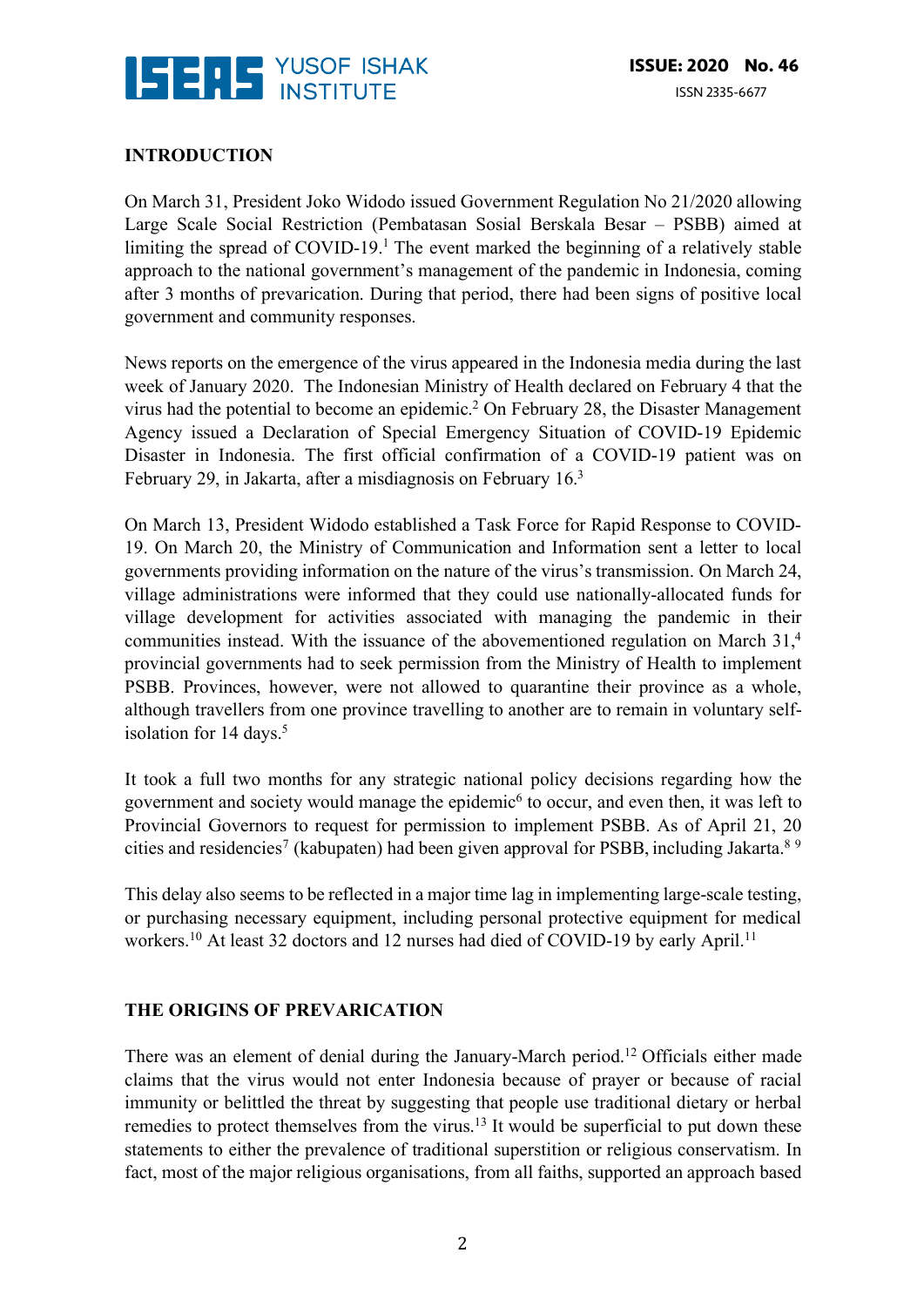

on medical science.14 Most religious leaders agreed to the suspension of Friday prayers and other religious gatherings.

The explanation can be better found in the way the project of Indonesian development has been defined, both conceptually and in practice, and in how this pragmatic definition reflects the character and horizons in thinking of the Indonesian political and economic elite. After 2014, and with the essential stabilisation of the new political format, despite its various weaknesses, the narrowest ever definition of a national vision emerged. Rarely if ever using the word "development", President Widodo repeatedly articulated his goal as the achieving of a high level of Gross Domestic Product (GDP) growth, stated as 7% in 2014, and making Indonesia a "winning country" in a commercially competitive world. In this context, Widodo's perspective is focussed almost entirely on attracting investments. There have been no other targets set for Indonesia's progress: any educational vision that was expressed had been totally subordinated to investment and GDP growth targets.<sup>15</sup>

The sudden appearance of a major public health crisis would not register on the political radar they so vehemently use. Even as denial became impossible, fear of the economic impact of any policy framework with a "stay-at-home" orientation took hold. All governments are of course concerned about the economic impacts of lockdowns and 'stayat-home' policies, but the fear of such impacts in Indonesia among the political elite is magnified several times over by the reality that they had been putting all their eggs – political and commercial (often personal ones too) – in one basket, namely the GDP growth basket. The early denial by national figures needs to be seen in this light – a panic reaction to something they could not imagine.

#### **NATIONAL-LOCAL DISSYNCHRONIES AND WHAT THEY SHOW**

The key dissynchrony within the policy framework was that between local (at district and provincial level) governments and the national government.16 The tensions have multiplelayered origins, relating to both the political economy of decentralisation as well as issues of political rivalry within the elite. During the first 15 years after the fall of Suharto in 1998, significant decentralisation of financial power and policy implementation to the municipal and district level governments<sup>17</sup> took place.<sup>18</sup> One of the many changes wrought by this decentralisation is that perceived success in managing one of these local governments has become a basis for launching a national political career. This is because it is possible, in some circumstances, for a district or town head to be perceived to have achieved something because of their direct control over local policy implementation and of them having been close to their inhabitants. Any of their achievements have therefore been more visible. Being Mayor of Solo was the basis for Joko Widodo's own launch into national politics. Several other political figures are also clearly seeing their current positions as Governors, District Heads (Bupati) or Mayors as a basis for projecting themselves nationally, including Anies Baswedan as Governor of Jakarta and Ridwan Kamil as Governor of West Java.

The most obvious dissynchronicity during the first phase of managing COVID-19 was that between the Jakarta government and the national government. President Widodo was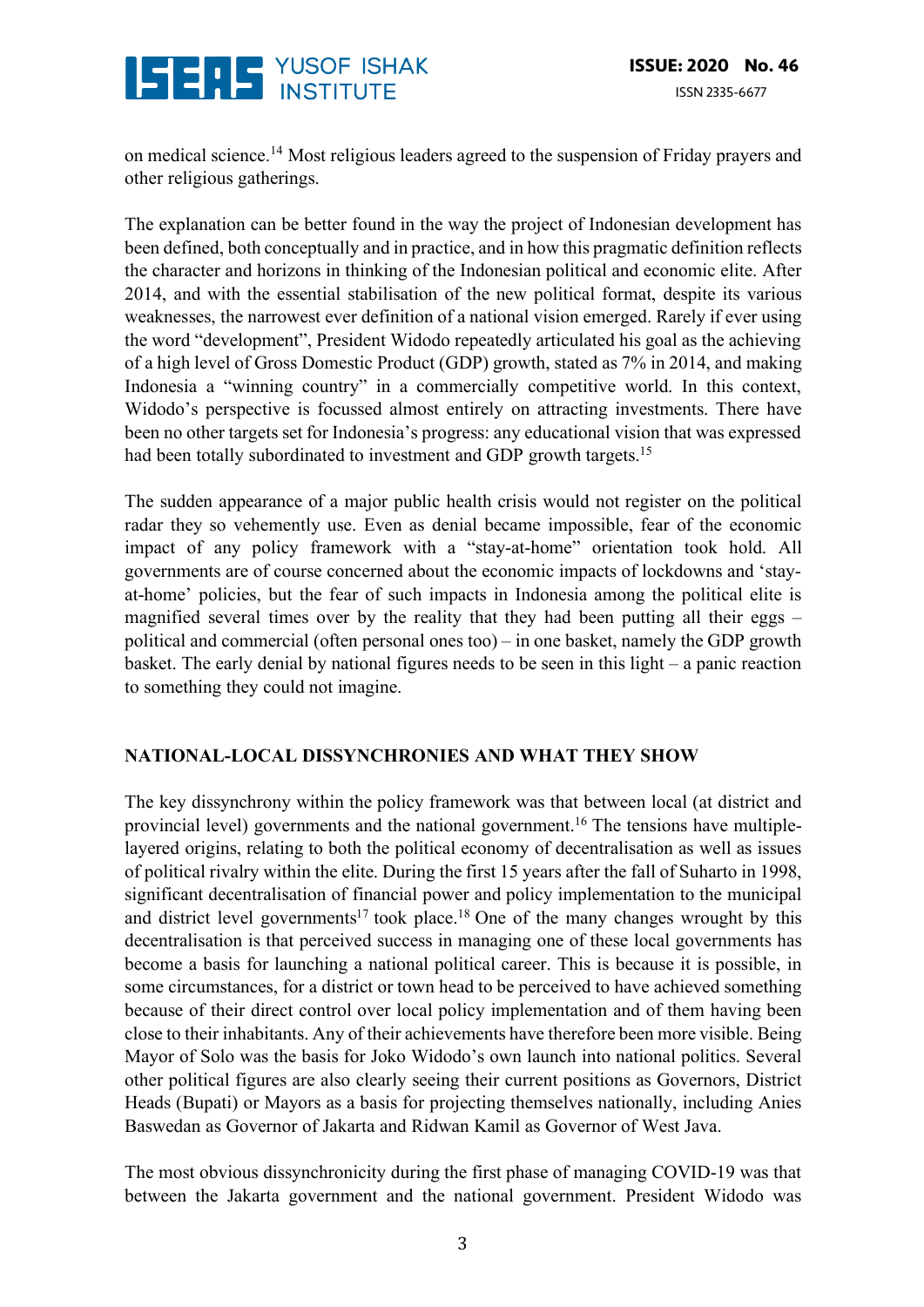

nominated by the Indonesian Democratic Party of Struggle (PDIP) and leads a governing coalition of five parties. Anies Baswedan was nominated by the Justice and Welfare Party (PKS) which is outside the governing coalition and stands as a rival to it. As an ambitious and prominent political figure seen to have presidential ambitions for 2024, Baswedan is perceived to be differentiating himself from the Widodo government. This often means, explicitly or implicitly, challenging Widodo's decisions and, as a result, also having his decisions challenged by the national government.19 On occasion, Baswedan was direct in his criticism of national policies, such as over the slowness in approving the request for PSBB.20

This tension cannot be explained simply by reference to the issue of Presidential ambitions within the political elite. The differences that have occurred between Jakarta and the national government were mainly over the speed and severity of imposing restrictions on mobility within Jakarta, and between Jakarta and other parts of the country. Governor Baswedan tried to implement severe restrictions and to quarantine Jakarta itself. These decisions were overridden by the national government. That these differences were not simply a manifestation of Baswedan-Widodo rivalry is shown in the fact that similar tensions, or variations of them, also developed between the national government and other provincial and district governments<sup>21</sup>. The first controversy centred on a decision by the Mayor of Tegal, in Central Java to shield the city from outside visitors.<sup>22</sup> This was followed by more clashes between Jakarta and Maluku, and then Papua.<sup>23</sup> Even the Sultan of Jogjakarta, usually accommodating to the government, complained publicly that the government was not supplying the information about the infection spread which the Province required to protect itself.<sup>24</sup>

As these tensions continued, the national government insisted that provincial governments abide by the policy set by the national government. This was motivated by fears regarding the economy. On March 31, when the PSBB Regulation was issued, President Widodo made it very clear that the national government was in control and that regions must not make big decisions "because the economy could stop."25 Provinces must not go beyond the limits, he emphasised. It also took some time, confusion and debate for the government to finally issue a ban on people returning to their villages for Ramadan activities.26

There is no doubt that some of the communications from the national government flowing from this emphasis have appeared callous. The Coordinating Minister for Maritime Affairs and Investment, Luhut Panjaitan, made a remark that "sorry, there weren't even 500 out of 270 million Indonesians who were dying", which received widespread criticism.<sup>27</sup> The fact that the parliament insisted that its members be tested for COVID-19 first, at a time when testing kits were still few, while they were focussing on discussing the unpopular Omnibus Law but ignoring the COVID-19 crisis reinforced the image that the country was being run by a callous, economy-oriented political elite.<sup>28</sup>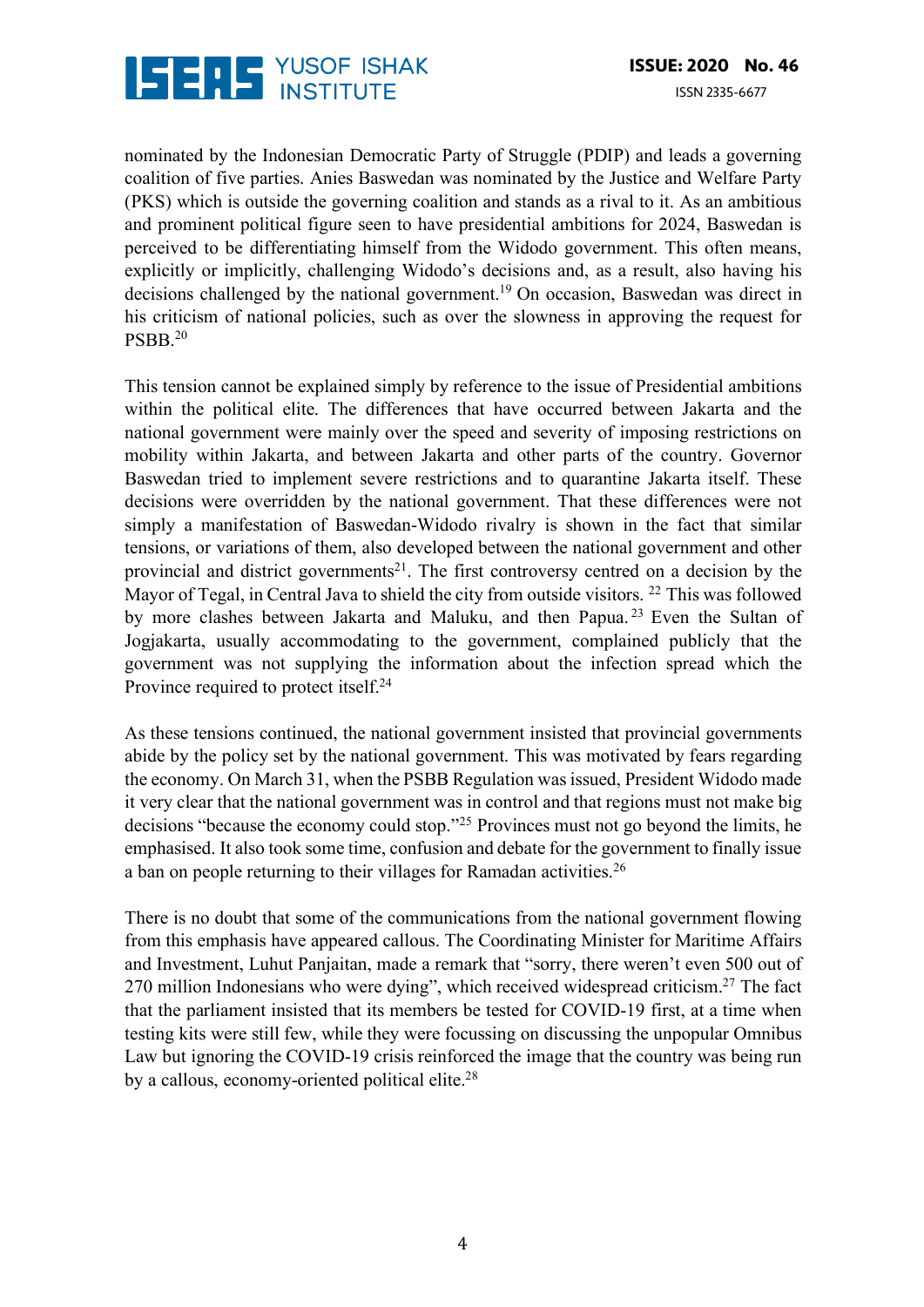

#### **IMPRESSIVE LOCAL INITIATIVES**

The local levels, both district and provincial, have sometimes wanted to move more quickly than the national government. There are indications that the national political elite based in Jakarta is somewhat divorced from the life of society, unlike local leaderships, especially those with direct social management responsibilities (as distinct from the pure professional party politicians.) These indications are not limited only to the attempts by mayors and bupati to initiate various forms of 'lockdowns' but the apparent speed and effectiveness of other local infection control and management responses.

There are as yet no detailed reports on how local responses unfolded all across Indonesia. However, it is clear that despite very late and very minimal availability of the facilities to test for COVID-19, health management authorities have been able to identify large numbers of people suspected of having the disease or of having been in close contact to infected people. This has been on the basis of people reporting themselves as having symptoms. Many areas were able to relatively quickly establish and circulate COVID-19 hotline phone numbers. This seems to have been possible through the utilisation of pre-existing mechanisms that had been used to monitor other prevalent diseases, such as tuberculosis and malaria.29 According to the prevailing provisions/regulations, the institutions that are required to conduct the surveillance are Community Health Centers, Public Hospitals, District/City Health Offices, Provincial Health Offices, and the Ministry of Health."<sup>30</sup> As Meckelberg explains for her location in Central Java:

There are daily updates from the city government regarding people who have positive diagnoses of COVID-19 (positive); people who are in hospital with medium to severe symptoms and suspected of being positive but test results have not yet been confirmed (PDP); people being monitored in self-isolation with mild to medium suspected COVID-19 symptoms and with a record of travel from a region with infections (overseas or anywhere in Indonesia) and waiting on test results (ODP); and people without symptoms (OTG) who are in self-isolation who have had close contact with someone testing positive for the virus and waiting on test results.<sup>31</sup>

This appears to be the case for most provinces.<sup>32</sup>

In many areas, there have also been reports on social media that many villages have initiated their own lockdowns, barricading the entrances to their villages to ensure that only residents can enter and that they are aware of the social distancing and hygiene regulations. In some instances, they have been reported to be providing hand washing facilities at the point of entry. There have also been social media reports of such villages organising for food and other necessities for those staying at home.33

All these local measures seemed to have occurred more rapidly than the decision-making process at the national level.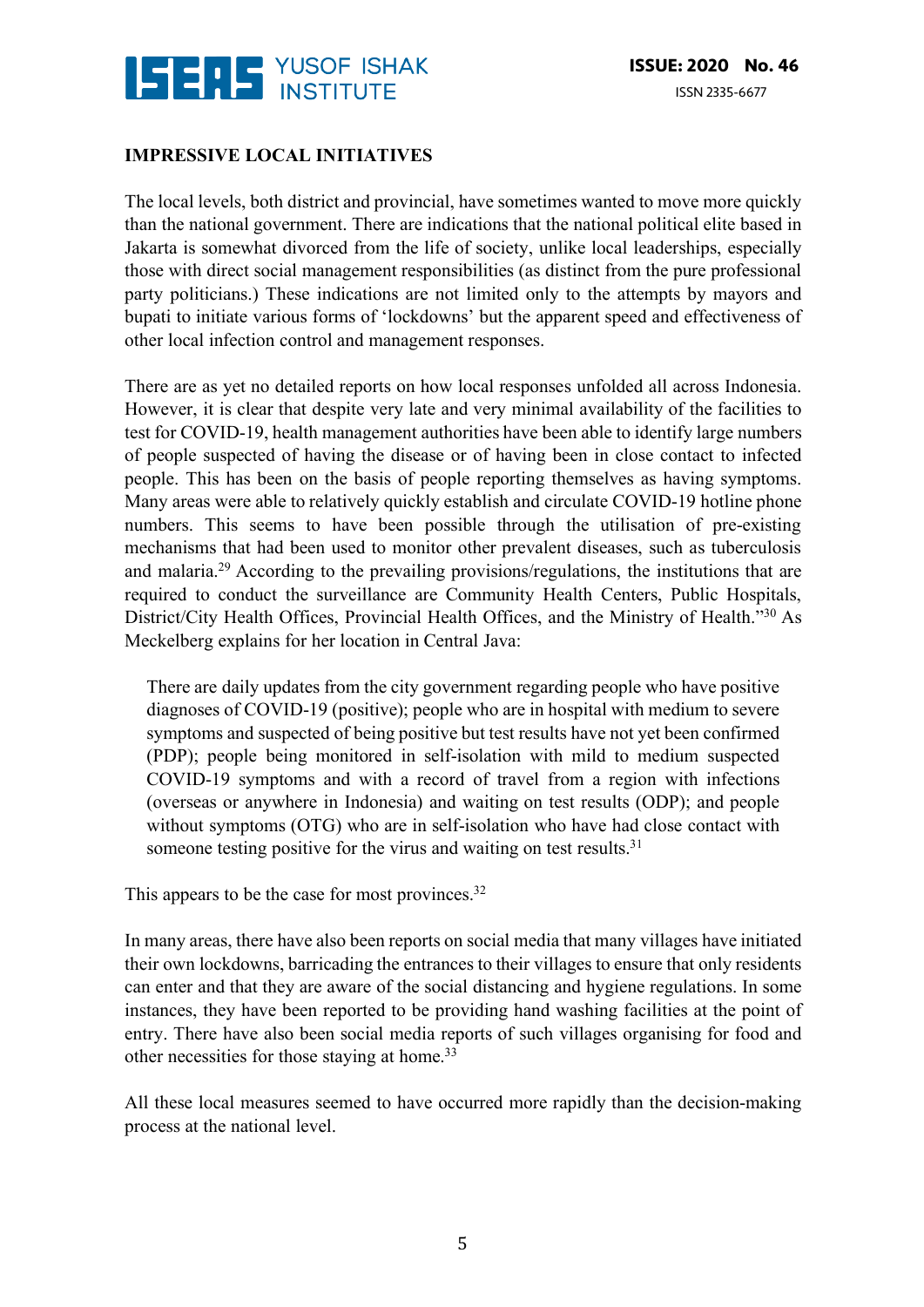

#### **POLITICAL IMPLICATIONS**

 

To what extent these impressive local initiatives will help limit the spread of the disease despite the prevarication that occurred at the national level for almost two months, through February until the end of March, and the confusion during April will only be revealed over time and after detailed analysis by epidemiologists. The crisis, however, has started to reveal a socio-political cleavage that clearly is real but that has not yet made itself felt in mainstream or electoral politics. This is the cleavage between the world of the professional politicians, as represented in the ruling coalition and also across the parliament, and that of an extensive social layer of what might be called "society managers", those in the lower levels of government and in community life who have to deal with the real-life problems of society. The absence of any kind of real political opposition in Indonesia, or even the image of it after the Widodo-Prabowo rapprochement, is a tension waiting to surface.

<sup>1</sup> https://www.jogloabang.com/kesehatan/pp-21-2020-pembatasan-sosial-berskala-besar-rangkapercepatan-penanganan-covid-19

<sup>2</sup> In a later press report, government officials stated that an emergency situation had been declared on January 28. See https://nasional.kompas.com/read/2020/03/17/16510921/bnpb-status-daruratbencana-akibat-virus-corona-sudah-ditetapkan-sejak

<sup>&</sup>lt;sup>3</sup> See https://tirto.id/teledor-penanganan-wabah-covid-19-di-indonesia-eDPG and https://www.cnnindonesia.com/teknologi/20200420160222-199-495344/ui-ungkap-kronologinegara-abai-virus-corona-masuk-ri-januari

<sup>4</sup> https://www.thejakartapost.com/news/2020/04/03/indonesias-strategy-to-combat-covid-19-whatwe-know-so-far.html

 $<sup>5</sup>$  For a chronology of Indonesian Government policy decisions, see Rivanti Dialante and others,</sup> "Review and analysis of current responses to COVID-19 in Indonesia: Period of January to March 2020", in *Progress in Disaster Science* 6, (2020) 100091 at http://dx.doi.org/10.1016/j.pdisas.2020.100091

<sup>&</sup>lt;sup>6</sup> Some technical decisions were made earlier, such as the designation of testing laboratories. However, there have been many criticisms also of the government moving slowly on these issues. See https://majalah.tempo.co/read/laporan-utama/160241/begini-kelangkaan-obat-danancamannya-di-tengah-wabah-corona

<sup>7</sup> https://tirto.id/update-corona-indonesia-daftar-20-wilayah-yang-terapkan-psbb-ePVK  $8 \overline{\text{See}}$ 

https://jdih.jakarta.go.jd/uploads/default/produkhukum/PERGUB\_NO.\_33\_TAHUN\_20204.pdf for the full text of the implementing regulation for Jakarta, including the list of what is forbidden and allowed.

<sup>&</sup>lt;sup>9</sup> Tasking of hospitals to be COVID-19 testing laboratories or to specifically handle COVID-19 has been a national decision, although local governments often appear to make additional decisions.

 $10$  For some examples regarding delays in technical decisions, see Dyna Rochmyaningsih, 'Open the doors for us.' Indonesian scientists say government snubs offers to help fight coronavirus", https://www.sciencemag.org/news/2020/04/open-doors-us-indonesian-scientists-say-governmentsnubs-offers-help-fight-coronavirus, Apr. 18, 2020

<sup>11</sup> https://katadata.co.id/berita/2020/04/12/44-dokter-dan-perawat-ri-meninggal-dunia-akibat-viruscorona; https://nasional.kompas.com/read/2020/04/06/13425551/19-dokter-meninggal-selama-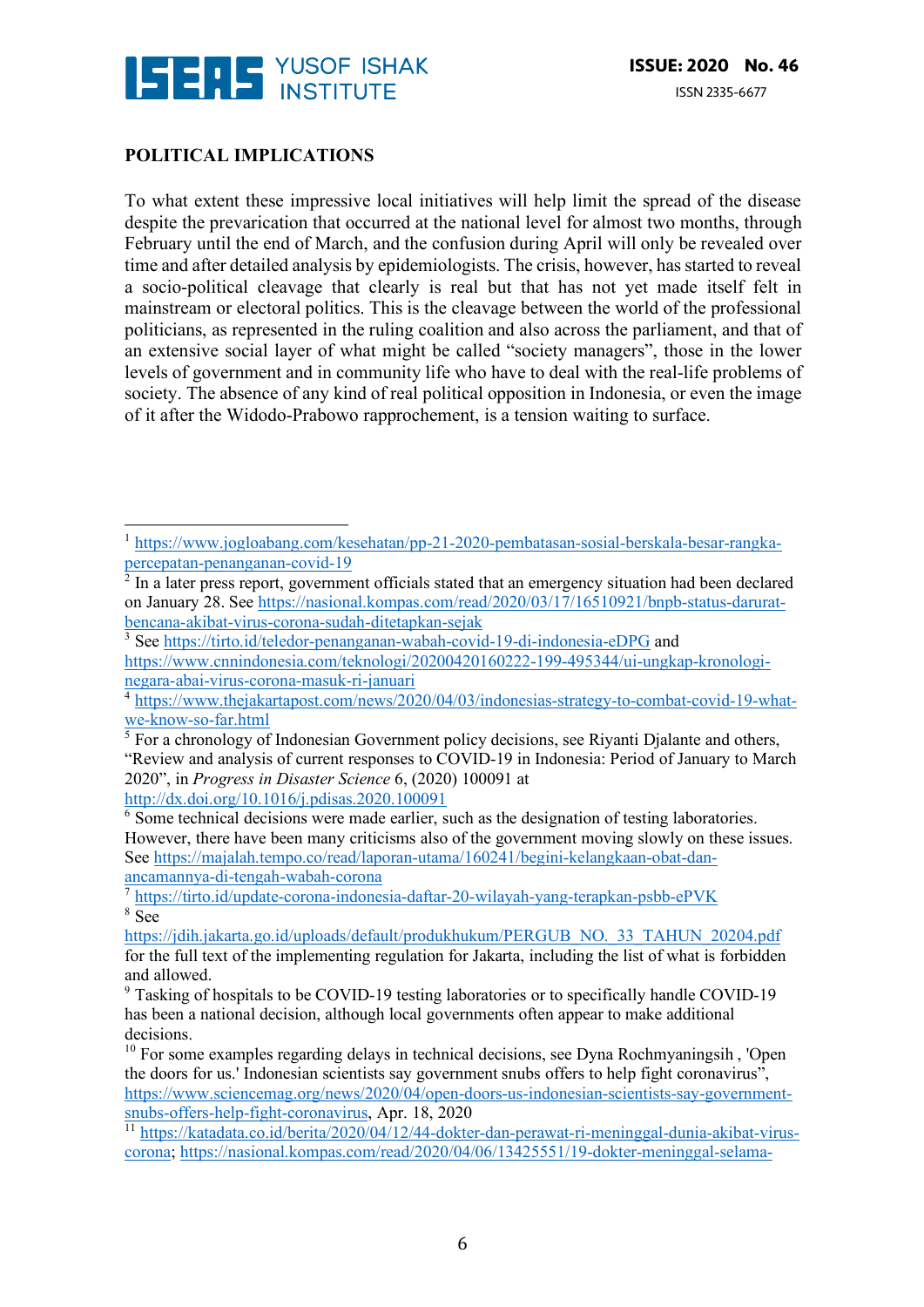

pandemi-covid-19-idi-rekomendasikan-platform; https://nasional.tempo.co/read/1332726/1-lagiperawat-meninggal-karena-covid-19-total-13-orang

<u> 1989 - Andrea San Andrew Maria (h. 1989).</u><br>1900 - Andrew Maria (h. 1980).

<sup>12</sup> See https://theconversation.com/indonesia-was-in-denial-over-coronavirus-now-it-may-befacing-a-looming-disaster-135436 gives a sampling of such statements.

 $\frac{13}{13}$  Symbolic of this attitude was the key official, the Minister of Health, Terawan Agus Putranto, making a call for the people to rely on prayer.

https://www.thejakartapost.com/news/2020/02/17/its-our-nations-right-to-rely-on-the-almightyminister-justifies-calling-for-prayers-in-coronavirus-battle.html

<sup>14</sup> See Syafiq Hasyim, https://www.iseas.edu.sg/media/commentaries/fighting-covid-19-inindonesia-the-nexus-of-religion-and-the-state/

 $\frac{15}{15}$  The Widodo government formally explains its policies in broader terms than only "investment". However, it reduces the achievement of all stated goals to the achievement of maximum investments; this orientation has in effect overdetermined all else. For one early elaboration of this narrow agenda, see Eve Warburton, "Jokowi and the New Developmentalism", in Bulletin of Indonesian Economic Studies, Pages 297-320 | Published online: 15 Feb 2017.

<sup>16</sup> The references in the following sections refer to Jakarta and other areas on Java. It may be some time before a clear picture can be gleaned for throughout Indonesians.

 $17$  There are 514 district or town governmental units in Indonesia, all with their own parliaments and directly-elected heads. They have responsibility for many areas of policy implementation, including health.

<sup>18</sup> Max Lane, *Decentralization and Its Discontents: An Essay on Class, Political Agency and National Perspective in Indonesian Politics*, ISEAS, 2014.

 $19$  The manoeuvring already underway as regards the 2024 Presidential elections takes place in a very unclear and complicated context as Widodo cannot stand again as President while at the same time no absolutely clear candidate is yet visible from within the PDIP or any party that is a member of the governing coalition. The leader of one coalition party, Surya Paloh of the National Democrats, has made public statements that Anies Baswedan would make a good President. Baswedan or any non-PDIP figure wishing to be nominated will need to be supported by a coalition that would include parties from the current ruling coalition. See too,

https://www.tagar.id/jokowi-dan-anies-baswedan-mesti-padu-hadapi-covid19

<sup>20</sup> https://www.thejakartapost.com/news/2020/04/05/covid-19-anies-slams-health-ministrysrequirements-for-large-scale-social-restrictions.html

https://nasional.kompas.com/read/2020/03/16/19154241/tangani-covid-19-pemerintah-dimintakuatkan-koordinasi-pusat-daerah;

<sup>22</sup> https://www.cnbcindonesia.com/news/20200327104040-4-147878/terapkan-lockdown-pemkottegal-bantah-melawan-jokowi

<sup>23</sup> https://www.cnnindonesia.com/nasional/20200327161721-20-487625/lockdown-daerah-simbolkarut-marut-penanganan-corona; https://www.merdeka.com/peristiwa/pemerintah-pusat-dandaerah-harus-sejalan-melawan-virus-corona.html

 $\frac{24 \text{ https://www.cnnindonesia.com/nasional}/20200330204136-20-488455/\text{sultan-hb-x-minta-}}{24}$ jokowi-berikan-data-zona-merah-corona

<sup>25</sup> https://tirto.id/jokowi-lockdown-bisa-hentikan-ekonomi-pemda-jangan-berlebihan-eKcD

<sup>26</sup> https://tirto.id/larangan-mudik-berlaku-mulai-24-april-2020-tapi-penerapan-bertahap-ePZX

<sup>27</sup> https://www.liputan6.com/news/read/4228122/dpr-ucapan-luhut-soal-jumlah-korban-coronabertentangan-dengan-kewajiban-negara;

https://www.wartaekonomi.co.id/read281157/bandingkan-dengan-as-luhut-maaf-yang-meninggalkarena-corona-nggak-sampai-500

<sup>28</sup> On 29 April, the President and the DPR decided to postpone debate on the labour elements of the Omnibus Law. This happened after sustained pressure from trade unions in the midst of the COVID-19 Crisis. Critics are still demanding the dropping of these clauses, and not just a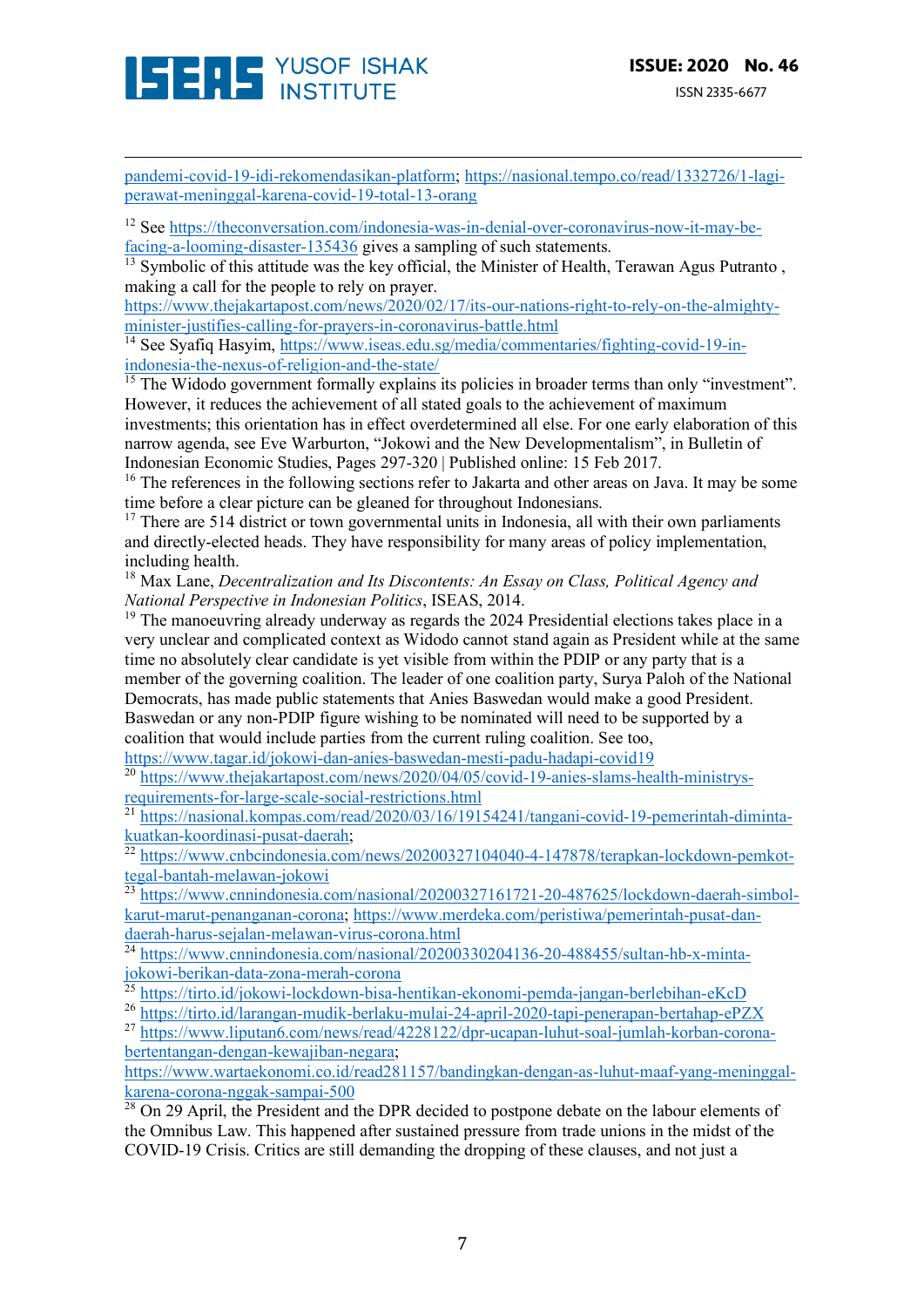

postponement of debate. See https://www.cnnindonesia.com/nasional/20200429094903-20- 498326/ylbhi-batalkan-ruu-ciptaker-jangan-hanya-tunda-pembahasan

<u> 1989 - Andrea San Andrew Maria (h. 1989).</u><br>1900 - Andrew Maria (h. 1980).

<sup>29</sup> See Rebecca Meckelberg, "From the field: COVID-19 responses in Central Java" in *New Mandala*, 17 April 2020.

<sup>30</sup> Kementerian PPN/ Bappenas, *The Consolidated Report on Indonesia Health Sector Review 2018*, https://www.unicef.org/indonesia/media/621/file/Health%20Sector%20Review%202019- ENG.pdf%20.pdf

<sup>31</sup> See Rebecca Meckelberg, "From the field: COVID-19 responses in Central Java" in *New Mandala*, 17 April 2020.

<sup>32</sup> To follow data for Yogyakarta. See https://corona.jogjaprov.go.id/

 $33$  For a look at community responses in the Jakarta urban kampung sector, see https://indonesiaatmelbourne.unimelb.edu.au/covid-19-inequality-and-jakartas-urban-poorresilient-but-at-great-risk/

#### \*\*\*\*\*\*\*\*\*\*\*\*\*\*\*\*\*\*\*\*\*\*\*\*\*\*\*

*To read earlier issues of ISEAS Perspective please click here: https://www.iseas.edu.sg/articles-commentaries/iseas-perspective*

*Preceding three issues of ISEAS Perspective:*

*2020/45 "Nationalism: The Wrong Framework for Understanding Local Activism in Myanmar" by Tharaphi Than https://www.iseas.edu.sg/wp-content/uploads/2020/03/ISEAS\_Perspective\_2020\_45.pdf*

*2020/44 "Overcoming the Odds and Filling the Gaps: Malaysian Civil Society Responses to COVID-19" Serina Rahman*

*https://www.iseas.edu.sg/wp-content/uploads/2020/03/ISEAS\_Perspective\_2020\_44.pdf*

*2020/43 "Controversies over Monuments Commemorating Hồ Chí Minh in Vietnam" by Olga Dror https://www.iseas.edu.sg/wp-content/uploads/2020/03/ISEAS\_Perspective\_2020\_43.pdf*